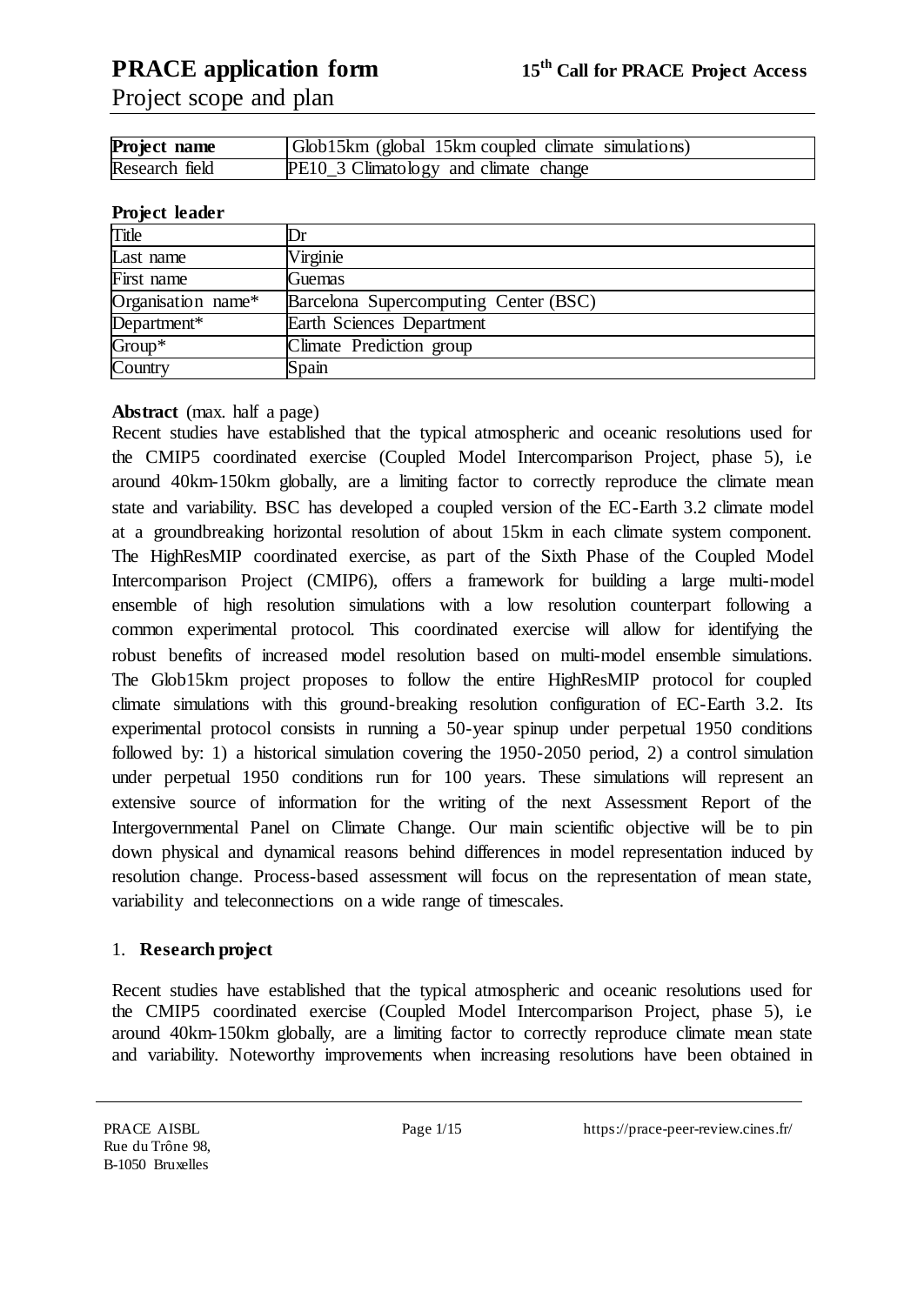### Project scope and plan

the simulation of El Niño Southern Oscillation (ENSO) (Shaffrey et al. 2009, Masson et al. 2012), Tropical Instability Waves (Roberts et al. 2009), the Gulf Stream and its influence on the atmosphere (Chassignet and Marshall 2008; Kuwano-Yoshida et al. 2010), the global water cycle (Demory et al. 2014), jet stream (Lu et al., 2015), storm tracks (Hodges et al. 2011), Euro-Atlantic blockings (Jung et al 2012), tropical cyclones (Zhao et al. 2009, Bengtsson et al. 2007), tropical-extratropical interactions (Baatsen et al. 2014, Haarsma et al. 2013), monsoons (Sperber et al. 1994; Lal et al. 1997; Martin 1999), heat waves and droughts (Van Haren et al. 2015) and sea ice drift and deformation (Zhang et al 1999; Gent et al, 2010).

The main obstacle to running climate models at higher resolution is computational. Up to now, relatively few research centres have carried out such highly-demanding simulations. These were relatively short experiments, with very few or only one member and not performed in a coordinated way. The HighResMIP coordinated exercise, as part the Sixth Phase of the Coupled Model Intercomparison Project (CMIP6), offers a framework for increasing synergies and building a large multi-model ensemble of high resolution simulations with a low resolution counterpart following a common experimental protocol, i.e. a common integration period, forcing and boundary conditions. This coordinated exercise will allow for an optimization of the computing resources usage toward a common goal of identifying the robust benefits of increased model resolution based on multi-model ensemble simulations. The typical resolution that will be used during HighResMIP will reach about 20- 50km. This is the first time ever such a largely demanding coordinated computing exercise will be implemented and the largest ensemble ever built at such high resolution. The ensemble spread will allow diagnosing uncertainties and attributing them to model formulation. The CMIP6 framework ensures a high level of participation to this project, including BSC participation with EC-Earth 3.2 model which corresponds to the latest available model version of the community model EC-Earth.

Within the framework of the european PRIMAVERA project funded by the H2020 program, BSC has developed a coupled version of EC-Earth 3.2 at a groundbreaking resolution. In the atmosphere the horizontal domain is based on a spectral truncation of the atmospheric model (IFS) at T1279 (approx. 15 km globally, i.e. the highest resolution we can use with the standard IFS - higher resolutions would require e.g. non-hydrostatic parameterizations) together with 91 vertical levels. The ocean component (NEMO), is run on the so-called ORCA12 tripolar (cartesian) grid, at a horizontal resolution of about 1/12° (approximately 16 km); with 75 vertical levels which thickness increases from 1m below surface up to 500m in the deep ocean. Compared to the resolution of the model used in CMIP5 simulations, the horizontal resolution is increased by one order of magnitude, with an increased number of vertical levels in both ocean and atmosphere by factors of 1.5 to 2. Accounting for the strongly reduced time step imposed by the higher resolution (6 minutes against 45 minutes at 1° resolution), this corresponds to an increase in computing resources by two orders of magnitude. To date, BSC has been able to run two years of simulation on marenostrum 3 and work in progress includes the development of suitable postprocessing set of tools to diagnose the large amount of output produced.

This project proposes to follow the entire HighResMIP protocol for coupled climate simulations (Tier 2; Haarsma et al, 2016) with this ground-breaking resolution. Its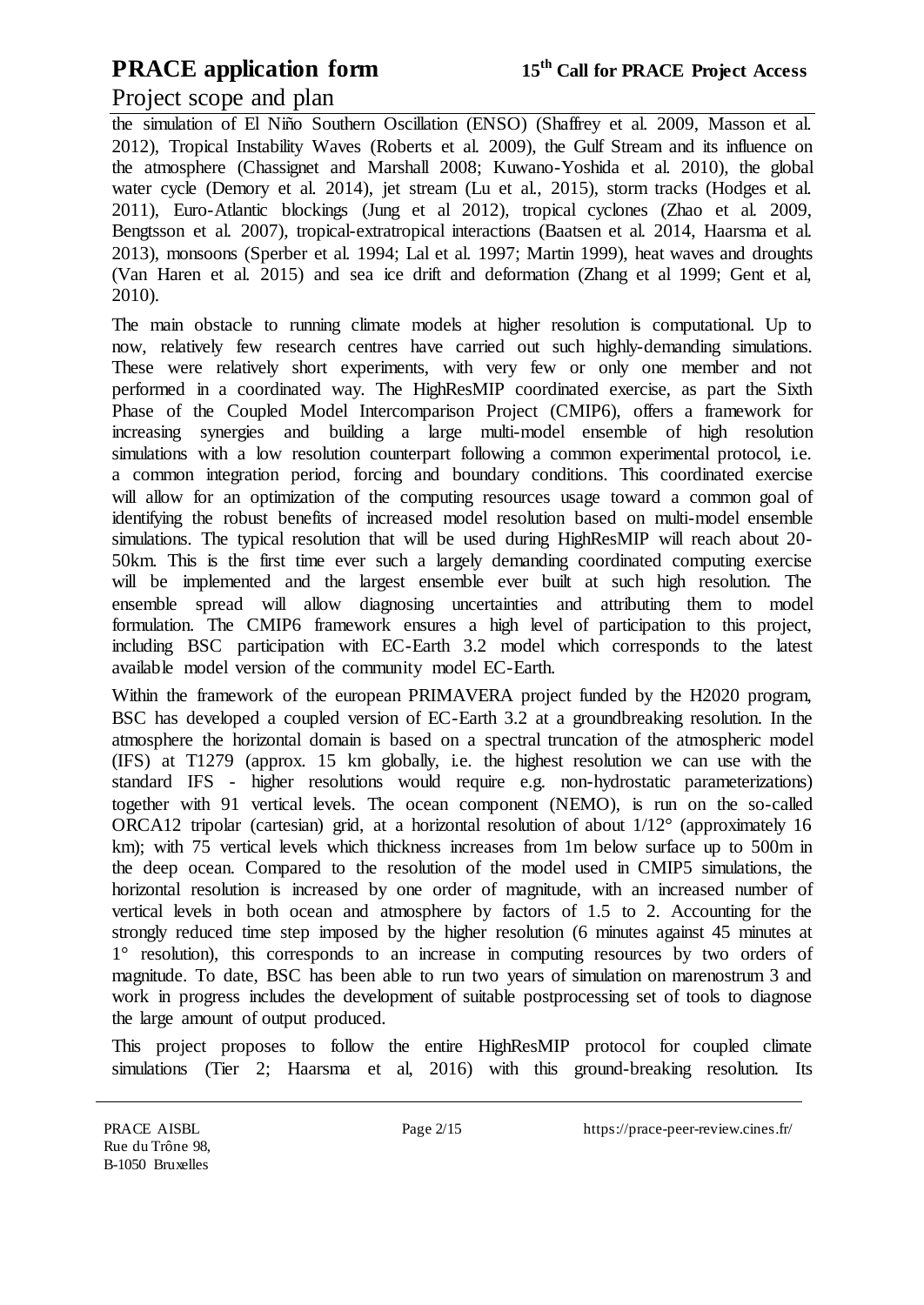### Project scope and plan

experimental protocol consists in running a 50-year spinup under perpetual 1950 conditions followed by: 1) a historical simulation covering the 1950-2050 period, 2) a control simulation under perpetual 1950 conditions run for 100 years. This experimental protocol has been chosen as a compromise between limiting the computational cost to ensure that a maximum number of participating institutes can afford it and allowing for a minimization (thanks to the spinup) and subtraction (thanks to the control) of the model drift. This makes a total of 250 years of simulation. BSC will therefore contribute to HighResMIP with simulations at 3 different horizontal resolutions : a standard resolution version (ORCA1-T255, approximately 100km), a high resolution version (ORCA025-T511, approximately 25km) resolution and an extremely high resolution version (ORCA12-T1279, approximately 15km). As such, BSC will not only contribute with the highest resolution used for HighResMIP but also with the set of simulations allowing for the most robust assessment of the impact of increasing resolution worldwide. These simulations will represent an extensive source of information for the writing of the next Assessment Report of the Intergovernmental Panel on Climate Change which will take place in 2018. Given the substantial computational cost of this type of simulations (see sections 3 and 5) and the the small time-integration speed,, a 2-year period will be necessary to complete these simulations.

Relying on process-based diagnostics and metrics tools developed within PRIMAVERA, which supports most European participation to HighResMIP, our main scientific objective will be to pin down physical and dynamical reasons behind differences in model representation induced by resolution change. The HighResMIP experimental protocol focuses on present-day and near-term future climate. Hence, process-based assessment will not focus on climate sensitivity but on the representation of mean state, variability and teleconnections on a wide range of timescales. The primary goal will be to determine which processes can be represented reliably at typical CMIP5 resolutions and what is the minimum resolution required for an adequate representation of other processes as well as what are the limitations of representing such processes in lower resolution models. A wide variety of processes will be considered from global to regional scales and from the upper atmosphere down to mesoscale eddies. The applying team covers an extensive range of scientific expertise which will allow focusing a correspondingly large range of processes that can be affected by resolution: sea ice dynamics and thermodynamics (Neven Fuckar and Juan Camilo), El Nino Southern Oscillation and tropical-extratropical teleconnections (Javier Garcia Serrano and Etienne Tourigny), monsoons and heat waves and droughts (Chloe Prodhomme), Tropical Instability Waves (Eleftheria Exarchou), the Gulf Stream and its influence on the atmosphere (Roberto Bilbao), the jet streams and Euro-Atlantic blockings (Etienne Tourigny), tropical cyclones (Louis-Philippe Caron).

#### 2. **Methodology**

EC-Earth3 comprises three major components: IFS, NEMO and OASIS3. It is essential to configure and build a separate executable for each one of them. The resolution proposed (T1279: ~2140702 horizontal grid points, ORCA12: 13220998 horizontal grid points) will help efficiently share calculations between 2,521 processes, increasing the range of efficient compute-core usage per model executable. IFS and NEMO fully support a parallel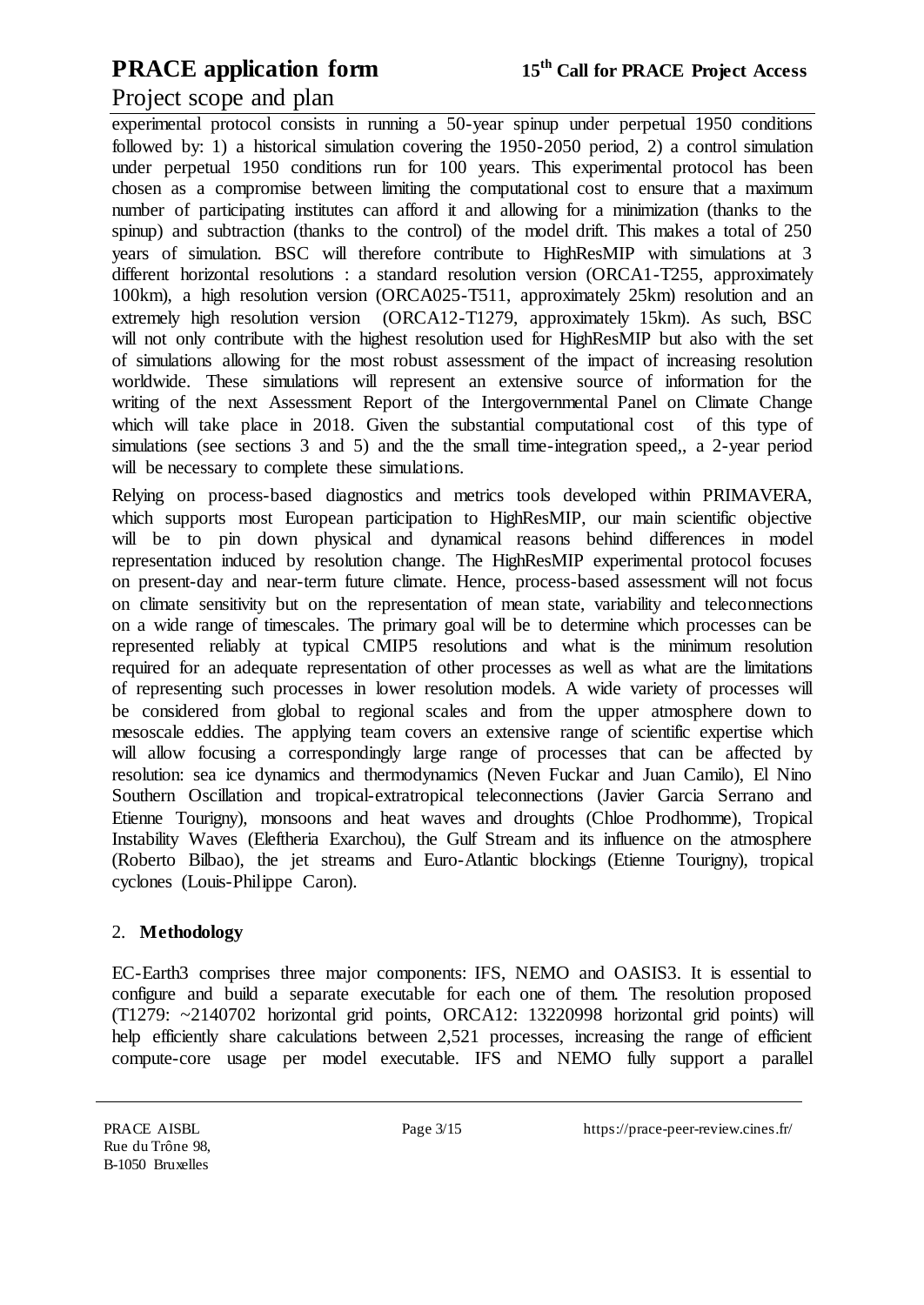### Project scope and plan

environment, while OASIS3 supports a pseudo-parallel environment. OASIS3 requires Cray pointers. For IFS there is a possibility to activate an OpenMP switch but, in this case, the implemented MPI should be thread-safe. IFS generates the output in GRIB format and NEMO in NetCDF, while OASIS3 does not generate any output. At the end of a simulation the three components always generate restarts separately (IFS in binary, and NEMO and OASIS3 in NetCDF format).

The Integrated Forecasting System (IFS) is an operational global meteorological forecasting model developed and maintained by the European Centre of Medium-Range Weather Forecasts (ECMWF). The dynamical core of IFS is hydrostatic, two-time-level, semiimplicit, semi-Lagrangian and applies spectral transformations between grid-point space and spectral space. Vertically, the model is discretized using a finite-element scheme. A reduced Gaussian grid is used in the horizontal. The IFS cycle used in EC-Earth 3.2 if 36r4.

NEMO is an state-of-the-art modelling framework for the ocean, based in the Navier Stoke equations, used for oceanographic research, operational oceanography, seasonal forecast and climate studies. It is used by a large community with more than 1000 registered users (half in Europe, and half elsewhere) and since 2015 it has been used in more than 100 projects. The NEMO version used in EC-Earth 3.2 is v3.6 stable. The core of the NEMO model is OPA, it is a primitive equation model adapted to regional and global ocean circulation problems down to kilometric scale. Prognostic variables are the three-dimensional velocity field, a linear or non-linear sea surface height, the temperature and the salinity. In the horizontal direction, the model uses a curvilinear orthogonal grid and in the vertical direction, a full or partial step z-coordinate, or s-coordinate, or a mixture of the two. The distribution of variables is a three-dimensional Arakawa C-type grid. Various physical choices are available to describe ocean physics, so as various HPC functionalities to improve performances.

For configuring and building the model executables, GNU make 3.81 or 3.81+, FORTRAN 77/90/95 compliant compiler with pre-processing capabilities and NetCDF4 deployed with HDF5 and SZIP are needed. A newly designed tool for automatic build configuration called "ec-conf" can be used. This useful tool requires Python 2.4.3 or 2.4.3+ (although it does not work yet with Python 3.0+). For NEMO, the FCM bash and perl mechanism is essential, as it is the I/O GRIB\_API 1.9.9 or 1.9.9+ and GRIBEX 370 mechanism that are needed for IFS. To test the model with the run scripts, GNU date (64-bit) is also required.

The simulations will require MPI libraries and runtime facilities (MPICH2, MPICH-MX, HP-MPI, OpenMPI), optimization and data handling tools, such as BLAS, LAPACK, HDF4, HDF5, NETCDF, PARMETIS, SCALAPACK, P-NETCDF, UDUNITS, GRIB\_API, CDFTOOLS v2, CDO, NCO and general configurations tools, such as PERL, PYTHON, AUTOCONF and AUTOMAKE.

The hardware that best fits the needs of the model is a general purpose core. Due to lack of source code adaptations, any usage with an accelerator or any other computing device, would not take full advantage of these resources.

Related to the performance of the model, all the model components (IFS, NEMO and OASIS), are regularly benchmarked and analyzed using a methodology based on extracting traces using Extrae from real executions. These traces are displayed using Paraver software and processed to discover possible bottlenecks (Acosta et al 2016). As it is detailed in the corresponding chapter, BSC actively contributes to improve the performance of EC-Earth, having presence both in the EC-Earth Technical Working Group and in the NEMO System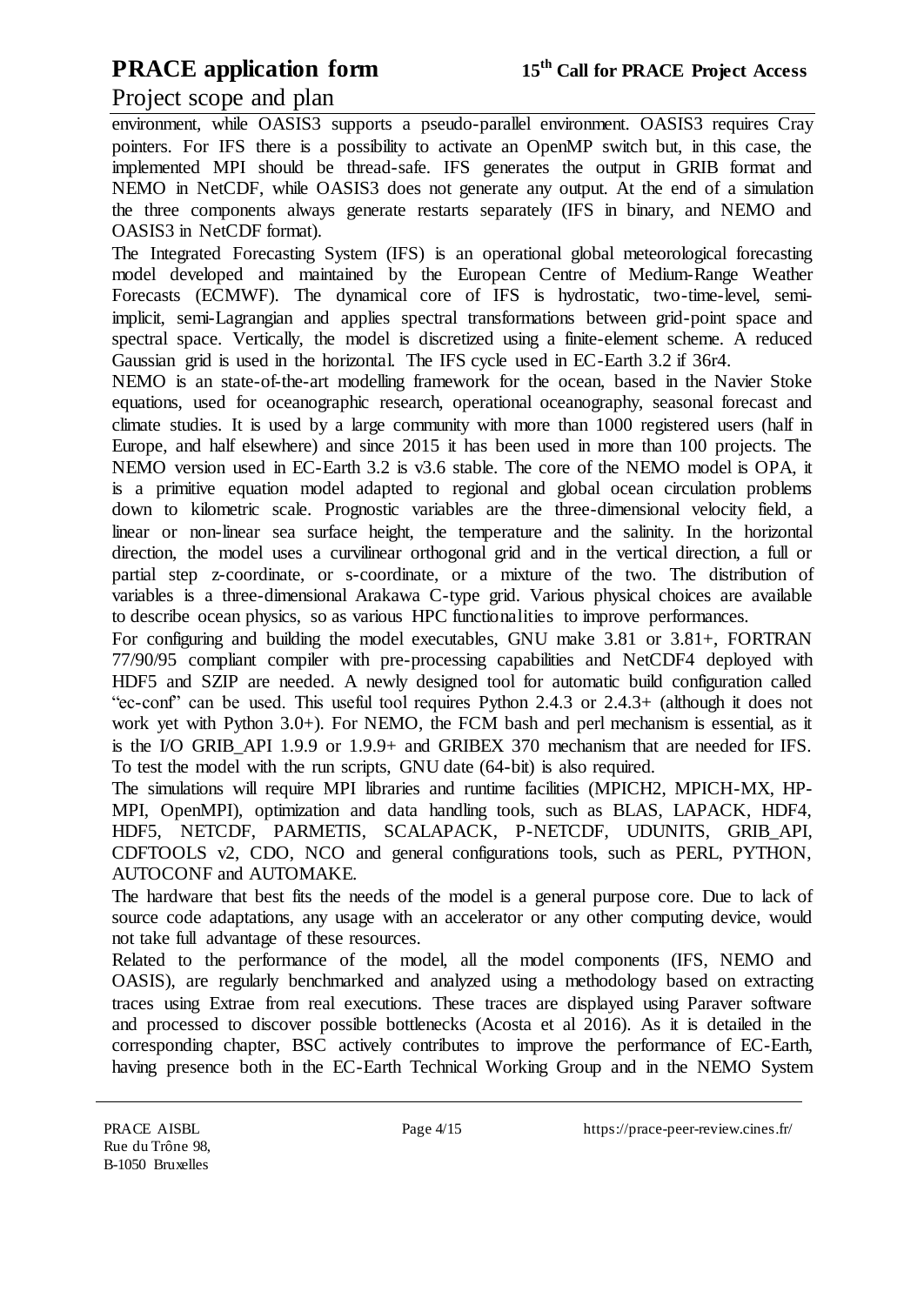### Project scope and plan

Team HPC group. In particular, BSC has recently developed different optimizations for the EC-Earth coupling (Acosta, M.C. et al., 2016) and for the NEMO model (Tintó Prims, O. et al., 2015).

The Autosubmit software (Manubens-Gil et al., 2016), briefly described below, will be used to manage the workflow and ensure a uniform and optimal use of the resources. The jobs will be managed, and packed in groups in a single big job if required, by Autosubmit to optimize the use of the machine and avoid collapsing the I/O system. The data storage and data transfer can be organized with a disk space of 3 TB in the "scratch" file system. This required scratch space is motivated by the large amount of output to be generated. These output data will be transferred immediately locally. Around 500 GB of "home" space will be required to host the code and its modified versions.

The Earth Sciences department has developed a suite of tools to evaluate and validate the model outputs against observational data from different input sources, that runs every time the results are generated. These tools includes R packages like "s2dverification" or Python tools like "Earth Diagnostics". This evaluation is completely integrated in the workflow, allowing early detection of any possible issues and therefore reducing waste of resources in those cases.

#### 3. **Resource management**

As already mentioned above, we will produce a 50-year spinup under perpetual 1950 conditions followed by: 1) a historical simulations covering the 1950-2050 period, 2) a control simulation under 1950 conditions run for 100 years. The spinup will be initialised from the EN4 ocean climatology. Table 1 summarises the resources requested and detailed in section 5.

|           | Simulations (years) | Total core-hours<br>(millions) | Total archive (TB) |
|-----------|---------------------|--------------------------------|--------------------|
| Spinup    | 50                  | 10.9                           | 75                 |
| Control   | 100                 | 21.9                           | 150                |
| Transient | 100                 | 21.9                           | 150                |
| Total     | 250                 | 54.8                           | 375                |

*Table 1: Resources requested. The estimates have been made on the basis of a cost of 7h15 wallclock hours (by using 2,521 cores) and 1.5 TB of output per year of simulation with the T1279L91-ORCA12L75 configuration. These estimates have been obtained by running EC-Earth3.2 on MareNostrum III.*

These experiments will follow the schedule indicated in Table 2. Using 2512 cores which is the basis taken to build Table 1, one month will run in about 7h15. Therefore more than 3 months will be necessary to complete 50 years of simulation.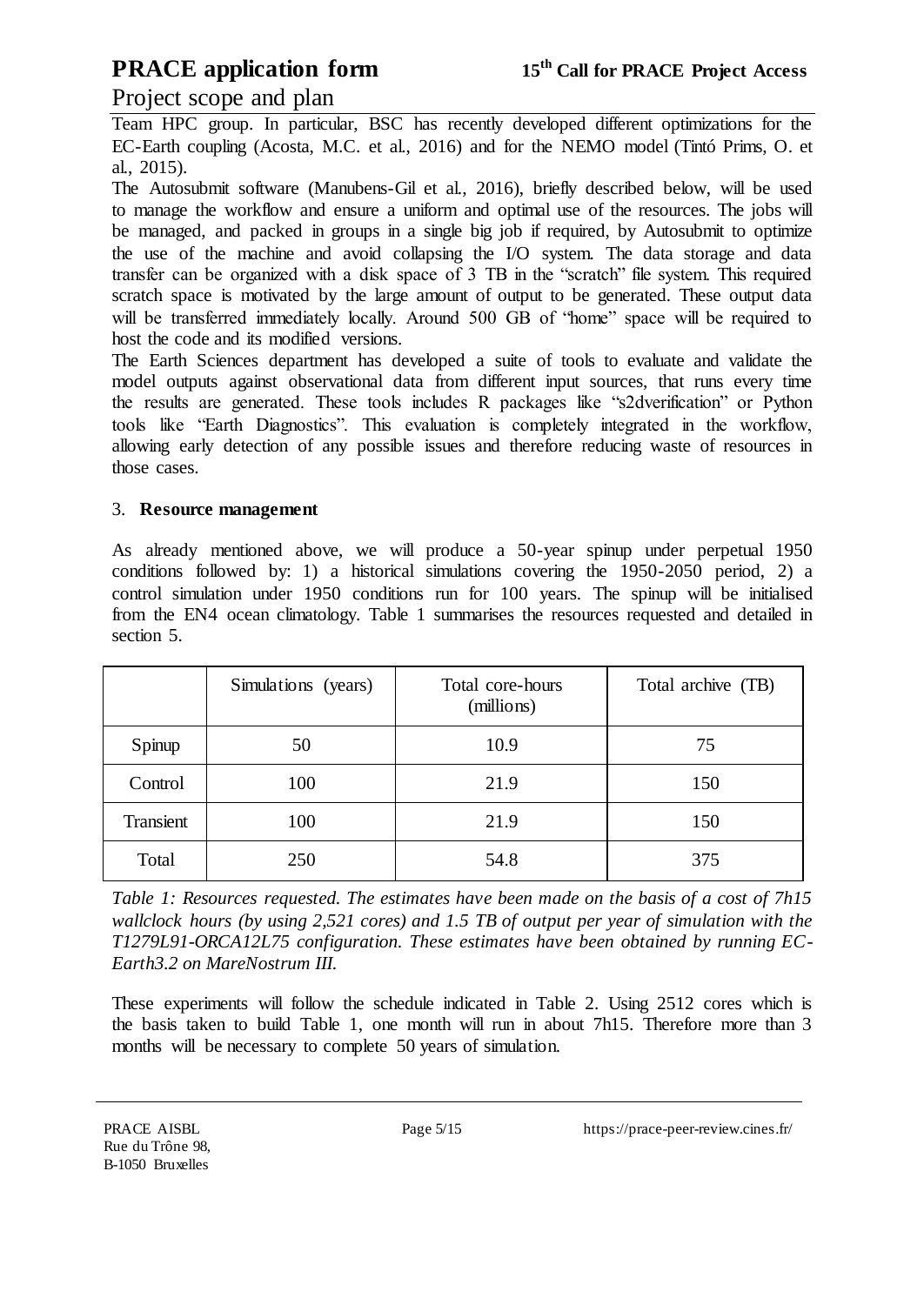## Project scope and plan

|           | $M1-M4$ | $M5-M8$ | M9-M12 | $M13-$ | M17-M20 | $M21-$ |
|-----------|---------|---------|--------|--------|---------|--------|
|           |         |         |        | M16    |         | M24    |
| Spinup    |         |         |        |        |         |        |
| Control   |         |         |        |        |         |        |
| Transient |         |         |        |        |         |        |

*Table 2: Approximate schedule of the experiments to be performed. M5-M8 stands for Month 5 to 8.*

### 4. **Justification of Tier-0 needs**

| Core number | <b>SYPD</b> | Core number | <b>SYPD</b> |
|-------------|-------------|-------------|-------------|
| 768         | 0.16        | 5120        | 0.61        |
| 1024        | 0.23        | 5376        | 0.64        |
| 1280        | 0.28        | 5632        | 0.65        |
| 1536        | 0.33        | 5888        | 0.65        |
| 1792        | 0.37        | 6144        | 0.64        |
| 2048        | 0.40        | 6400        | 0.66        |
| 2304        | 0.42        | 6656        | 0.65        |
| 2560        | 0.47        | 7168        | 0.65        |
| 2816        | 0.52        | 7424        | 0.66        |
| 3072        | 0.52        | 7680        | 0.65        |
| 3328        | 0.54        | 7936        | 0.64        |
| 3584        | 0.56        | 8192        | 0.67        |
| 3840        | 0.60        | 8448        | 0.63        |
| 4096        | 0.60        | 8704        | 0.63        |
| 4352        | 0.59        | 8960        | 0.62        |
| 4608        | $0.61\,$    | 9216        | 0.62        |
| 4864        | 0.61        | 9728        | 0.62        |
|             |             | 9984        | 0.63        |

*Table 3: NEMO 3.6 scalability on MN3 using an ORCA12 grid.*

For this project, we will be running the most recent version of EC-Earth using the highest resolution coupled configuration currently available. Running EC-Earth with such configuration requires a system with high-level resources, which requires computational resources available only on a small subset of machines worldwide. Ec-Earth has already been deployed on MareNostrum III (a tier-0 system with 3056 nodes, 2x Intel SandyBridge-EP E5-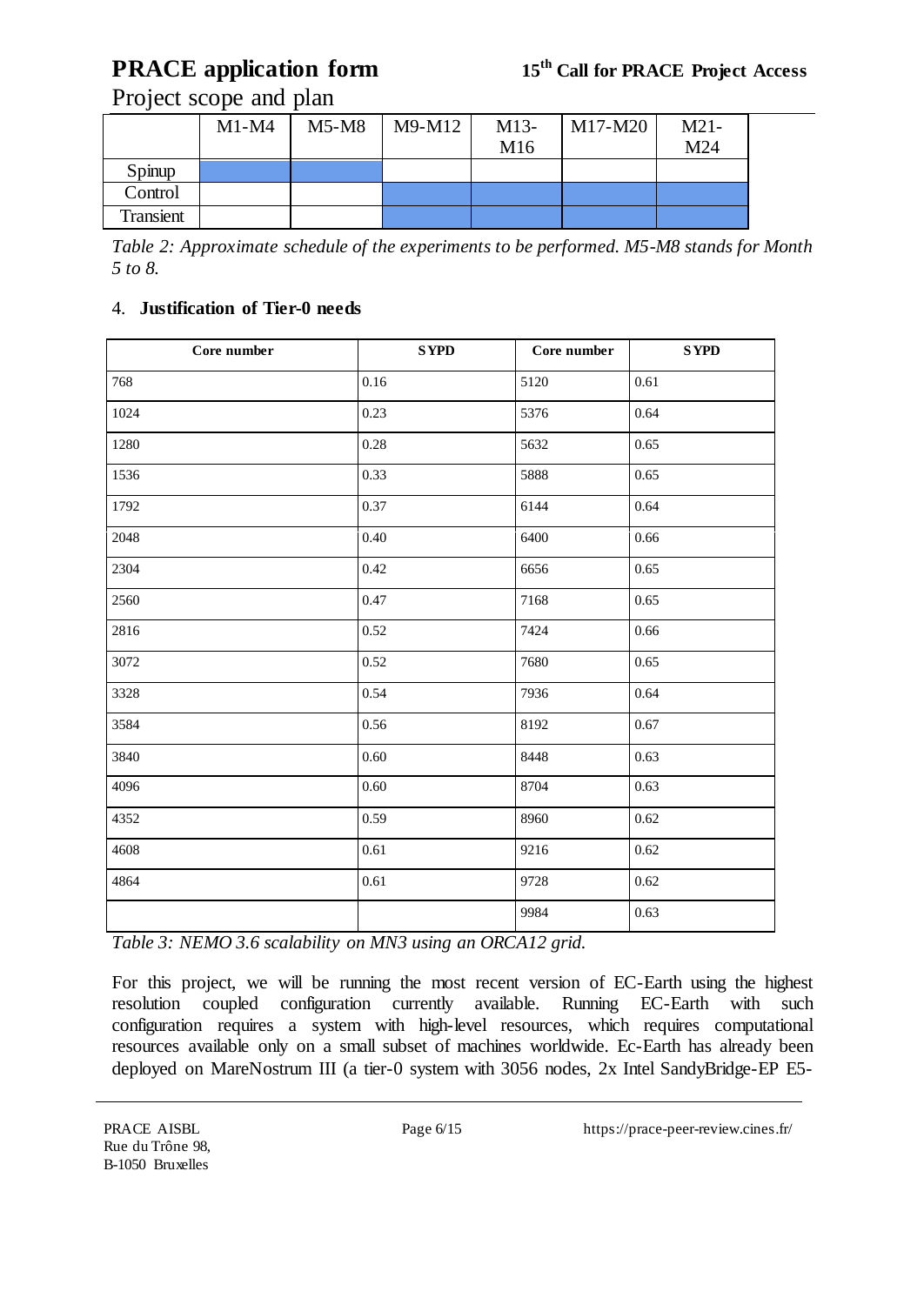## Project scope and plan

2670/1600 8-core processors at 2.6 GHz, 8x4GB DDR3-1600 DIMMS (2GB/core) per node and Infiniband FDR10 network) and within the previous PRACE projects "HiResClim", "HiResClim2" and "LSIHP".



*Figure 1. NEMO scalability using the proposed ORCA12 resolution, run on Marenostrum III supercomputer. For this experiment LIM sea-ice model was coupled every two timesteps. The different series correspond to version 3.6 stable, without and with the optimizations developed at the BSC, which are cumulative and have an aggregated impact.*

The proposed configuration uses 2,521 cores, devoting 1,040 cores to the atmospheric component (IFS), 1,449 to the oceanic component (NEMO) and 32 cores for the I/O server (XIOS). We still have to add one more core for the Runoff Mapper, which uses a separate binary. From both component models, the slower one is NEMO. Figure 1 illustrates how the proposed assignation is efficient enough and ensures a throughput of more than 0.23 SYPD. In the coupled executions the ELPiN (Exclude Land Processes in NEMO) is used to find an optimal domain decomposition for NEMO with computation of only ocean subdomains, which significantly improves the throughput and efficiency, allowing to achieve the 0.28 SYPD (7h15 per month) specified in Section 5. Although the scalability plot exposed in figure 1 only represents the scalability of the ocean component, in the proposed configuration the ocean model is slower than the atmospheric and shows a worse scaling behavior, so the the whole coupled model can efficiently use more than 4000 cores.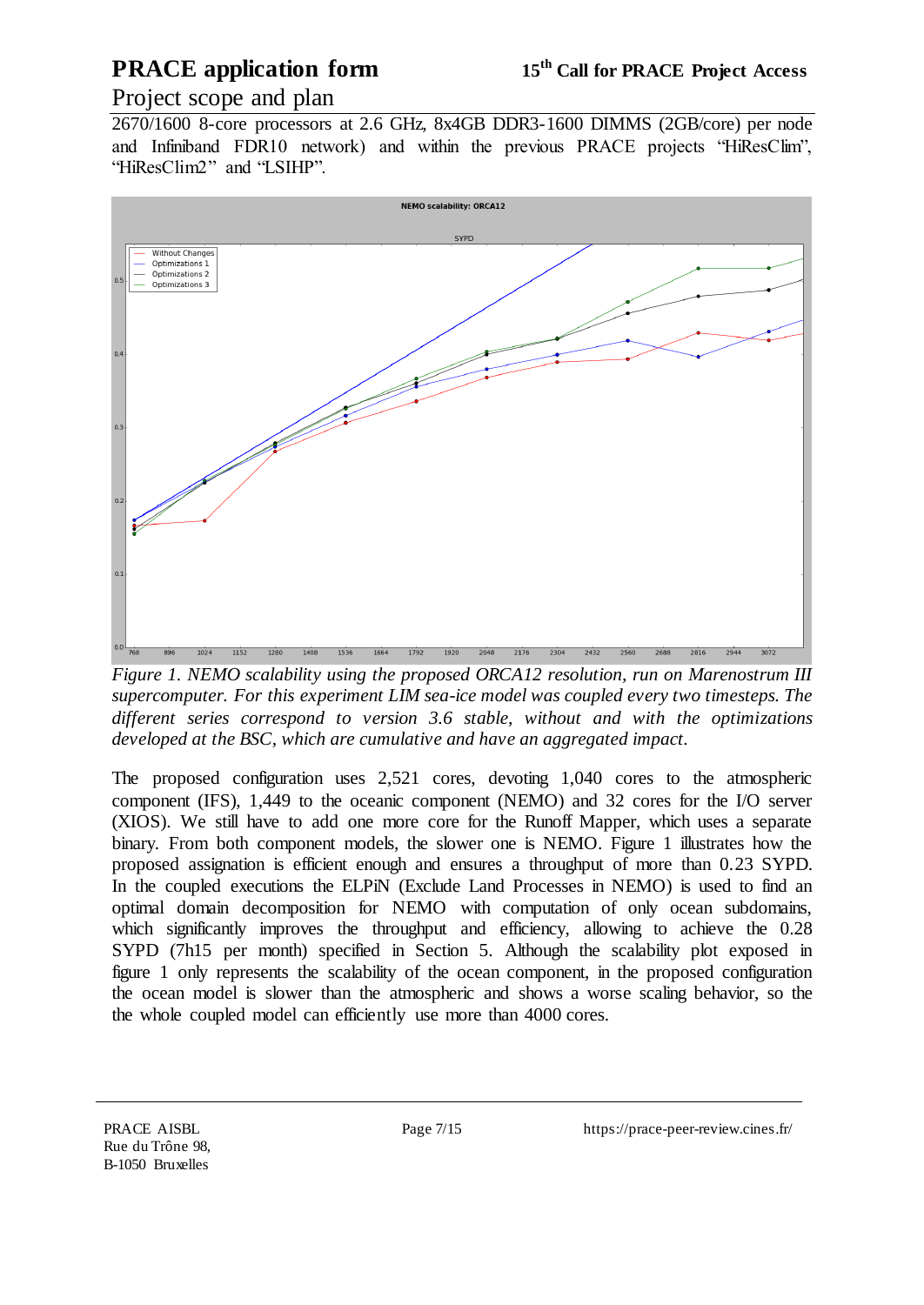### Project scope and plan

## 5. **Justification of the amount of resources requested**

Table 4 lists the experiments described in section 3, which comprise 3 simulations of 50 or 100 years organized into 600 or 1200 chunks of 1 month length respectively. The two 100 year long simulations can be run independently and simultaneously depending on the machine load by Autosubmit. These experiments use the extreme high resolution configuration of EC-Earth3. Its cost, for a one-month simulation requires a wall-clock time of 7.15 hours. A benchmarking performed on MareNostrum III suggests that, taking into account the average load of its queues, optimum performance is obtained using 2,521 cores.

|          |      | Run type# Runs # Steps/ Walltime/ |      |            |            | #CPU cores Total core hours Total core hours Total core hours/Type Run |
|----------|------|-----------------------------------|------|------------|------------|------------------------------------------------------------------------|
|          | Run  | Step                              |      | (year 1)   | (year 2)   |                                                                        |
| Spinup   | 600  | 7h <sub>15</sub>                  | 2521 | 10,966,350 |            | 10,966,350                                                             |
| Control  | 1200 | 7h <sub>15</sub>                  | 2521 | 5,483,175  | 16,449,525 | 21,932,700                                                             |
| Transien | 1200 | 7h <sub>15</sub>                  | 2521 | 5,483,175  | 16,449,525 | 21,932,700                                                             |
|          |      |                                   |      |            |            |                                                                        |
|          |      |                                   |      | 21,932,700 | 32,899,050 | 54,831,750                                                             |

|  | Table 4: Cost of the experiments proposed. |  |
|--|--------------------------------------------|--|
|  |                                            |  |

The final estimate is for a total request of 58 million core-hours, which includes the numbers described in Table 4 plus a small buffer of 5% to account for failing jobs that will need to be repeated. The experiments will be run using Autosubmit, the launching and monitoring solution developed by the group of the applicant that allows the remote submission of EC-Earth and NEMO experiments. Autosubmit includes in the workflow of the experiments a job that retrieves the data back to the Department data storage as soon as each chunk of simulation has completed. This means that the estimates for the archive are an absolute upper value in case the automatic download does not perform as expected. It is very likely that this number will approach a figure ten times smaller.

#### 6. **Data management plan**

The type of simulations conducted during this project requires hosting a set of configuration and initial conditions files, together with the code and namelists. This amounts to a negligible storage space requirements compared to the outputs to be generated. For each year of simulations, we estimated a total output of 1.5 Tb. These outputs will be post-processed on Marenostrum IV to compute climate indices and area-averaged quantities. Thanks to a wellorganized workflow structure, the data produced by the integrations will be downloaded to the local BSC-ES servers within 24 hours after completion. Hence, a standard two-week delay between the end of the project and the closing of the accounts is more than enough to let us clean the HPC repositories.

The datasets will be stored in the BSC-ES data archive server, devoted to that purposes. The data will be managed and curated by the Data and Diagnostics Team of BSC-ES, which develops a framework to make available experiments and observational data to the BSC investigators. It will be be accessible through a THREDDS server, installed for this specific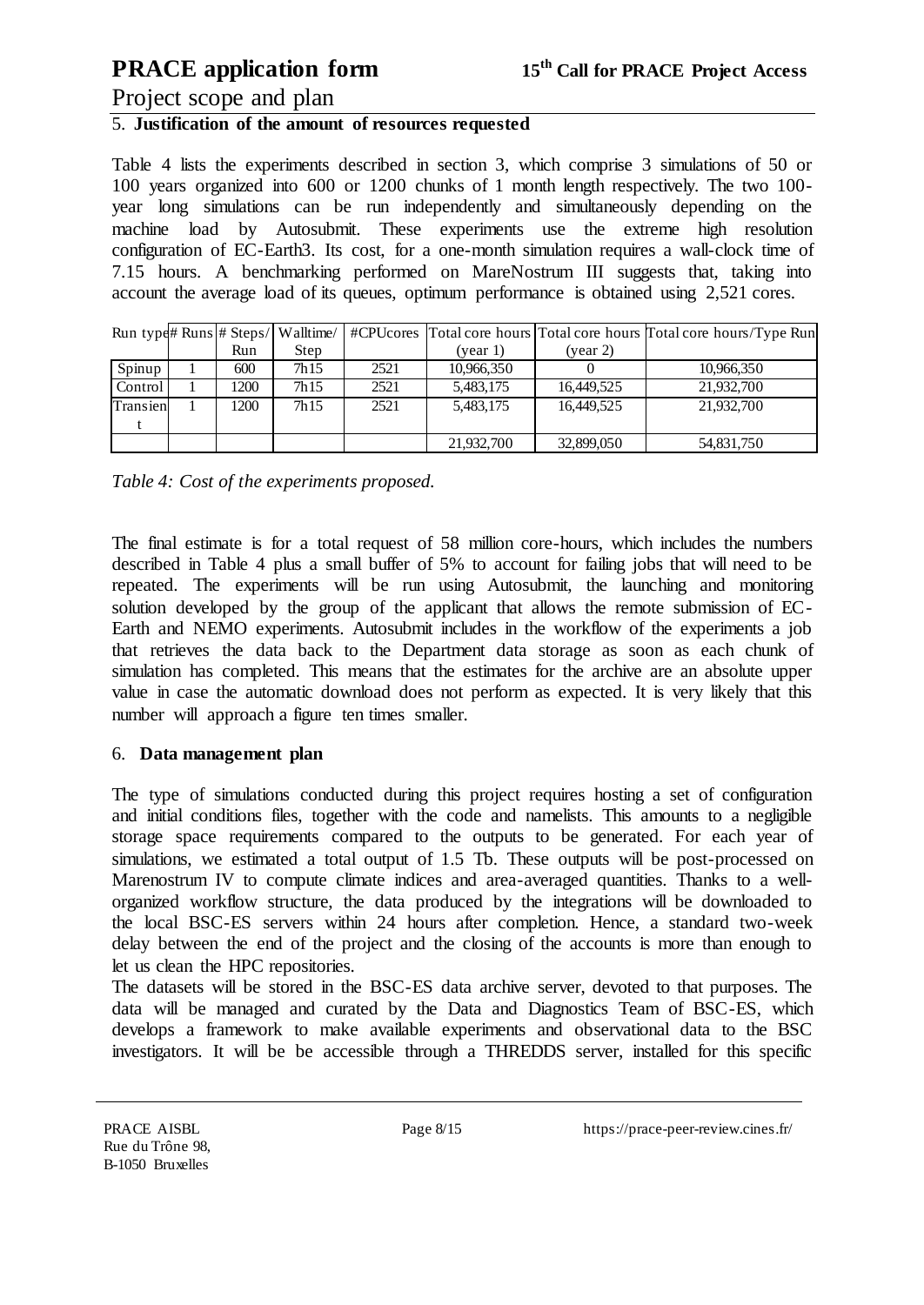Project scope and plan

purpose.

#### 7. **Past Experience**

The BSC Earth Sciences Department has been involved in the IS-ENES2/PRACE-1IP working group focusing on the EC-Earth3 adaptation to Tier-0 machines. It has tested a range of EC-Earth3 configurations, in the atmospheric resolutions T255/511/799/1579 on several HPC systems: SGI Altix 3500, NEC-SX6, Linux cluster with Intel Xeon, Dell PowerEdge 2900, IBM pSeries 575 Power6 and IBM Power PC. Finally, members of the BSC Earth Sciences Department coordinated the recent HiResClim and HiResClim2 projects supported by PRACE. The PI of Glob15km has been PI of the recent PRACE LHSIP project.

The BSC Earth Sciences Department has the privilege to have an expert team on parallel model's performance, which is specialized in analyzing parallel programming model codes using cutting-edge performance tools. This advantage in resources and expertise allows the department to always have the latest performance results and therefore be able to determine the optimum configurations for EC-Earth, IFS and NEMO. Currently the BSC Earth Sciences Department is collaborator of the NEMO development team, and member of the NEMO HPC working group, providing the Consortium with performance reports and code optimizations. As a result of this collaboration two optimization branches were created in the NEMO code repository by members of the BSC Earth Sciences Department; both branches were merged into NEMO 3.6 stable version and trunk, and are being taken as base for further improvements in the communications within the model. Following the success of this cooperation, a similar collaboration has been established with the OpenIFS developers at ECMWF. To set up this partnership, a two month visit from Dr. Mario Acosta to ECMWF has been done from January to March 2017. During this time, BSC performance tools methodology has been applied for the analysis of the IFS model, leading to identify and apply two optimizations in the code. In parallel, an analysis to compare two different coupling approaches in EC-Earth (with and without OASIS coupled) has started recently.

Figures 2 & 3 illustrate an example of the performance tool's output. These are two different views provided by the Paraver tool from one single EC-Earth model execution, focused on its different components. Both images display the communications pattern along time, representing time on the horizontal axis, while the vertical correspond to the different processes executing the model. The different colours correspond to different MPI communication functions, except the light blue which corresponds to no communication. This Paraver view is very useful to determine the communications within the model and explain where the possible bottlenecks come from, especially when dealing with coupled models which have to communicate between components. Figure 2 focuses on the IFS component model, which has reserved most of the processors used for the execution. Simplifying, it can be said that the first half has less MPI communication, with more computation-only regions, while the second half contains a section performing lots of broadcasting message, which can impact the scalability of the code. Figure 3 focuses on the NEMO component model, which in this configuration takes the last 32 processors. The image clearly shows the importance of the communications in NEMO, which for a large percentage of time is not performing effective computations. It also shows that a big portion of this time is devoted to global communications, which are painted in pink colour. We know that those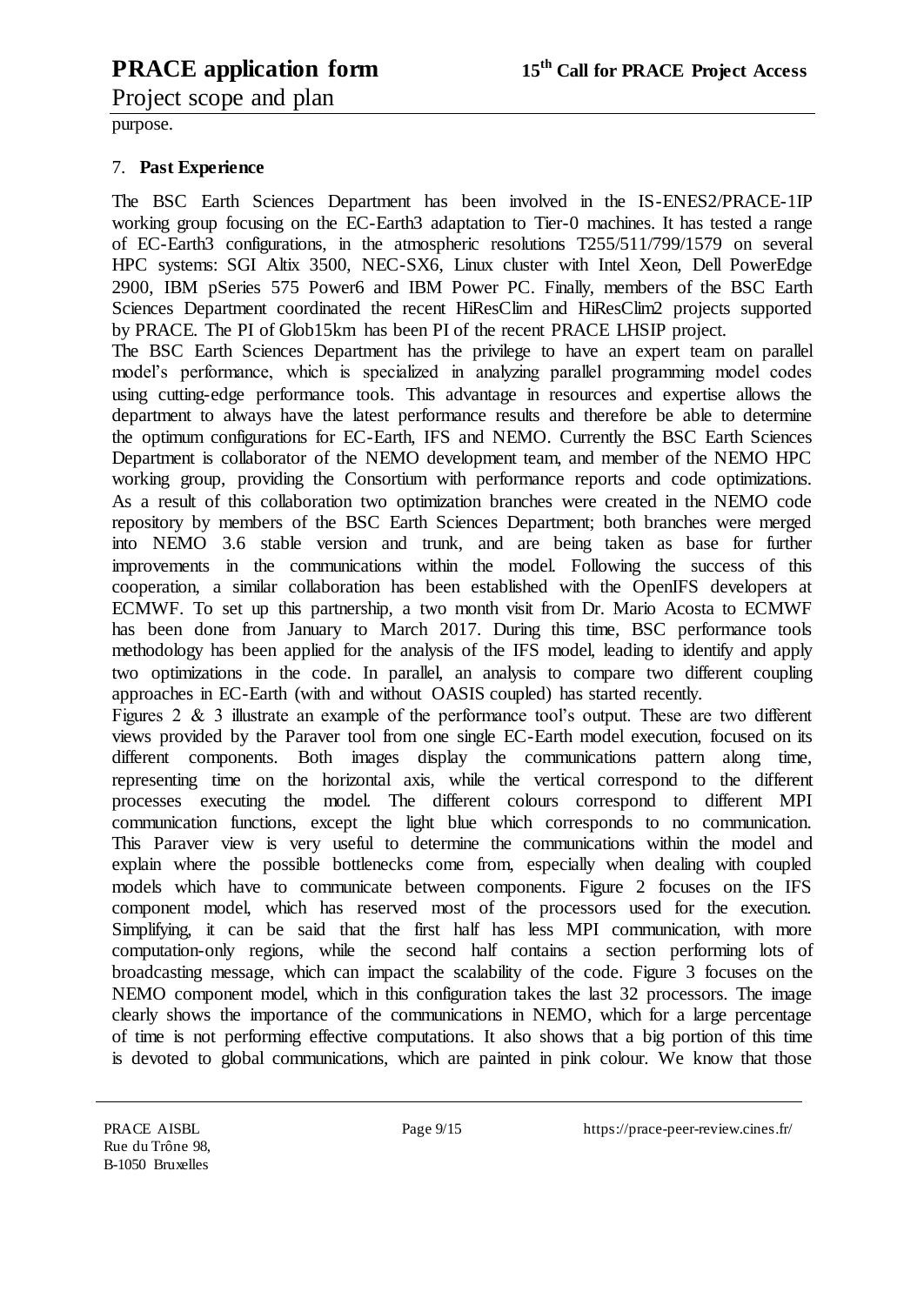## Project scope and plan

collective communications belong to the horizontal diffusion routine, inside the ice model (LIM) used in NEMO, and they were one of the main targets of our optimizations, so this problem was solved to a large extent.



*Figure 2: MPI call Paraver view of the IFS component model in an EC-Earth's model execution. The horizontal lines give the behaviour of the different processes (1 to 512) along time. Each colour corresponds to one different MPI communication function.*



*Figure 3: MPI call Paraver view of the NEMO component model in an EC-Earth's model execution. The horizontal lines give the behaviour of the different processes (513 to 544) along time. Each colour corresponds to one different MPI communication function.*

The proposal is a new project that has not been submitted to any other HPC platform and that is not planned to be submitted elsewhere, to date.

### **8. Previous results and communication plan**

The applying team has already assessed extensively the added-value of increased resolution using lower resolution simulations than the one planned to be used under the Glob15km project, namely increasing resolution from about 80km to about 40km in the atmosphere and 100km to 25km in the ocean globally. The added-value on climate prediction performance has been assessed within Prodhomme et al (2016). Most members of the applying team were also members of the HighResClim and HighResClim2 teams and therefore heavily involved in the assessment of the added-value of increased resolution on a variety of climate simulations including historical and climate change projections as well as climate predictions with various initialization strategies. Glob15km builds on previous experience from the applying team but aims at a leap forward with a substantial new increase in global resolution. The outputs of model simulations produced during Glob15km will be made available publicly through an ESGF node, in the framework of CMIP6. These outputs will be exploited in multi-model analyses to be performed during the HighResMIP CMIP6 project as well as the PRIMAVERA project funded by the European commission through the H2020 Framework programme in support of HighResMIP. At least one publication in an international peer-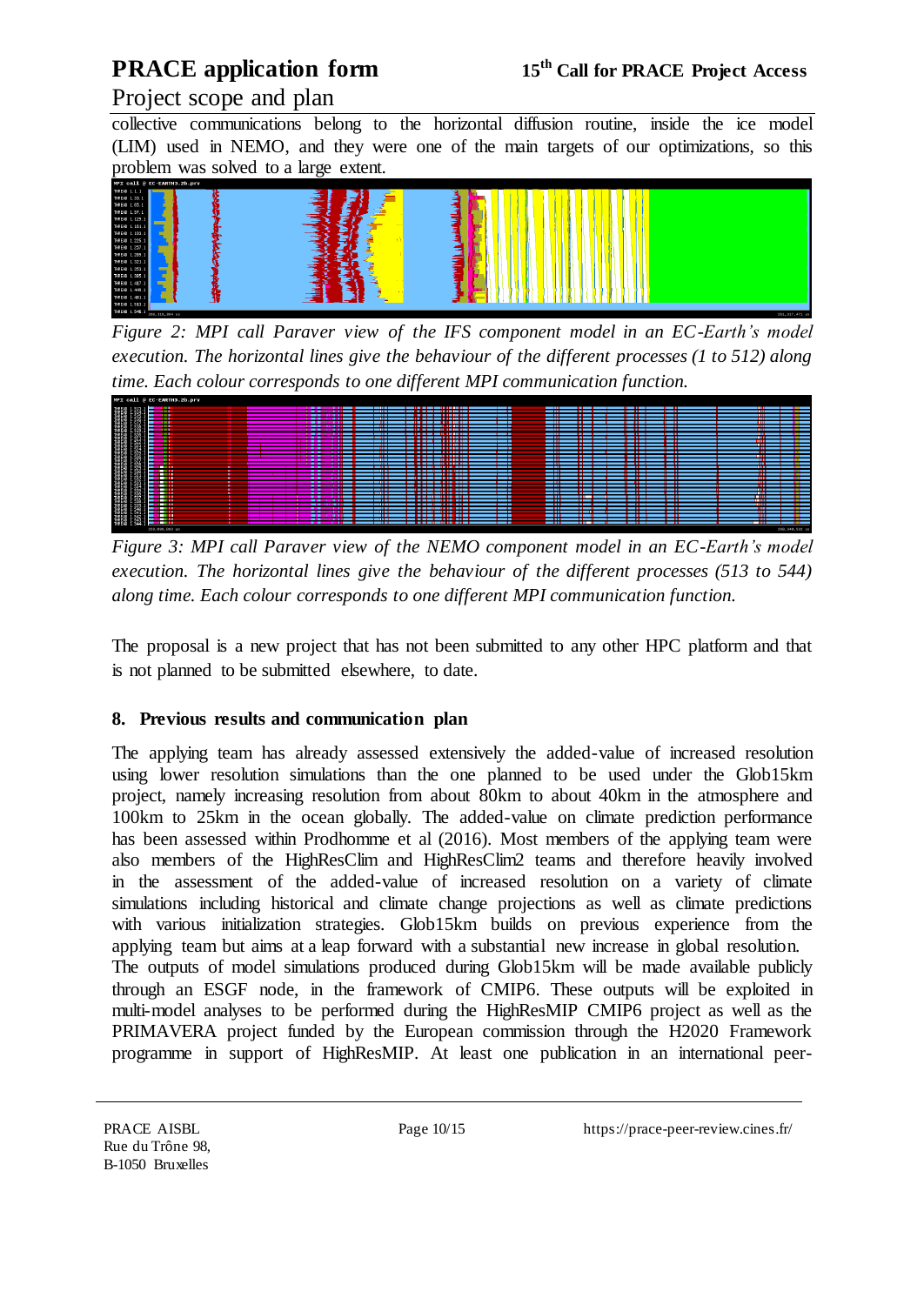### Project scope and plan

reviewed journal will be submitted by the BSC members based on the results from Glob15km. This article will provide a thorough assessment of the added-value of increasing the Ec-Earth3 resolution on the representation of mean state, variability and teleconnections. The Glob15km results will also be made publicly available through a wiki website which will summarize the experimental setup and provide the key figures illustrating the main results. These results will be widely presented in scientific conferences including PRACEdays and will feature at the meetings of the Scientific Steering Group (SSG) CLIVAR (Climate and Ocean Variability Predictability and Change) project, of which Virginie Guemas is a member. Finally, the results will be presented to the PRIMAVERA consortium during its General Assembly. These dissemination activities will be supported by the PRIMAVERA funding for human resources and travels.

#### 9. **Additional needs**

The use of NCO, CDO, TOTALVIEW and NCVIEW is required to allow debugging in case a problem arises on the HPC. CDFTOOLS and Python (with a set of identified modules) will be essential for postprocessing and data reduction before transfer to the local storage space (in this sense bandwidth will be required to move data from the HPC facility to our storage facilities).

#### 10. **Reviewers** (optional)

None

#### 11. **Track record**

**Dr Virginie Guemas** is currently Head of the Climate Prediction Group within the Earth Sciences department at BSC. She is member of the WCRP (World Climate Research Program) CLIVAR (Climate and Ocean Variability, Predictability, and Change) SSG (Scientific Steering Group), principal investigator (PI) of seven European projects funded under the FP7 (PREFACE), H2020 frameworks (IMPREX, APPLICATE, INTAROS), the European Space Agency (CMUG2) or Copernicus (C3S-MAGIC), one MINECO-funded project (HIATUS), one PRACE-funded project (LSHIP) which final report is due by 10th June 2017, one ECMWF-funded project (HighResMIP\_BSC) and she is WP leader in the H2020 PRIMAVERA project. She is also the tutor of 2 Marie-Sklodowska-Curie grants (NetNPPAO, SPFireSD). She was a contributing author to the IPCC (Fifth Assessment Report) and has participated in 14 EU FP7 and national projects. She is author of 46 articles published in international peer-reviewed journals, among which 17 as first author, 1 in Sciences, 1 in Nature Climate Change, 1 in Nature Communication and 5 in Bulletin of the American Meteorology Society. She has supervised 1 PhD student in the past and she is currently supervising 2 PhD students and 12 postdoctoral scientists.

Mr Kim Serradell is currently the Head of the Computational Earth Sciences group within the Earth Sciences department. The CES group is a multidisciplinary team of 19 members with different IT profiles that interacts closely with all the other groups of the Earth Sciences Dept. The group has among its tasks providing help and guidance to the scientists with the technical issues related to their work and developing a framework for the most efficient use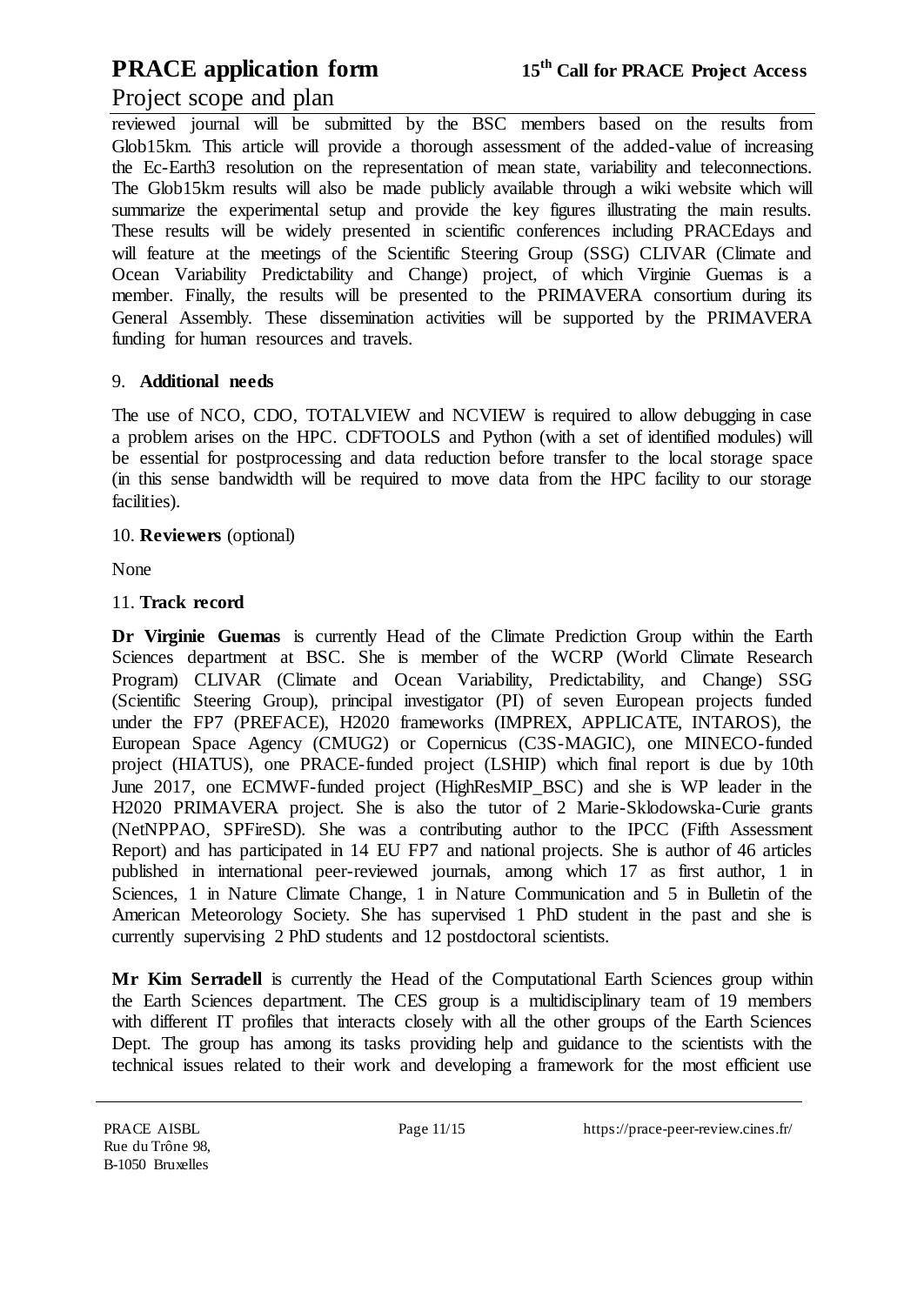### Project scope and plan

of HPC resources. Kim Serradell is the PI of the ESIWACE European project funded by the H2020 program and which focuses on porting and optimizing the code on various platforms.

**Mr Miguel Castrillo** is an expert on performance profiling and optimization applied to NEMO & EC-Earth with a strong experience in software development. He is coordinator of the Models & Workflows team within the Earth Sciences department, and has experience in deploying and running the NEMO model in several platforms. He is part of the Technical Issue Working Group for EC-Earth and member of the NEMO model HPC Working Group.

**Mr Pablo Echevarria** has a master in computer science, the final work was a implementation of a Data assimilation cycle using LETKF and NOAA WW3 wave model. He worked since 2012 in modelling and HPC in R&D in the national weather service of Argentina. He is currently member of the Computational Earth Sciences group within the Earth Sciences department. He is the responsible of the auto-ecearth / auto-nemo project.

**Dr. Mario C. Acosta** is a postDoctoral fellow in the Computational Group of the Earth Sciences Department at BSC. He is the leader of the performance team within the Earth Sciences department and the supervisor of one PhD student and one master student. His research interests and expertise include a wide knowledge in numerical models (governing equation, numerical algorithms and computational implementation), performance analysis to highlight the main bottlenecks of the models and how to adapt and optimize them efficiently to current and new High Performance Computing Platforms. He is author of 4 peer-reviewed articles in international journals and one member of the group of experts of European eXtreme Data and Computing Initiative: Weather, Climatology and Solid Earth Sciences (EXDCI/WCES).

**Dr. Etienne Tourigny** is a postdoctoral fellow with a strong background in atmospheric and computer sciences. He is currently working for the Climate Prediction Group of the Earth Sciences Department at BSC and has been awarded a Marie Skłodowska-Curie Individual Fellowship (SPFireSD, seasonal prediction of fire risk). He is very active in development of the high resolution version of the coupled EC-Earth model, developed within the PRIMAVERA project and has been working on workflow and performance aspects of the EC-Earth model. He is also involved in the EC-Earth Technical and Climate Prediction Working Groups.

**Dr. Louis-Philippe Caron** is a Juan de la Cierva postdoctoral fellow and co-leader of the Climate Prediction group of the BSC Earth Sciences Department. He is also a member of the seasonal Tropical Cyclone Prediction Panel of the Working Group on Tropical Meteorology Research (WGTMR). He is an expert on hurricane activity, their representation in climate models as well as their variability and predictability at seasonal to decadal timescales. He is involved in a number of European projects, including PRIMAVERA, and works in collaboration with scientist in the insurance industry to develop applications relevant to this sector of activity.

**Dr. Eleftheria Exarchou** is currently a postdoctoral scientist in the Climate Prediction group within the Earth Sciences Department. She has a strong background in physical oceanography and in ocean climate modeling. She has experience in seasonal forecasting and climate projections, with a particular focus on ocean dynamics. She has investigated the model biases of the coupled EC-Earth climate model in the Tropical Atlantic within the PREFACE project. She is involved in the EC-Earth Ocean working group, which, among other tasks, coordinates the tuning of the ocean model component of EC-Earth. She will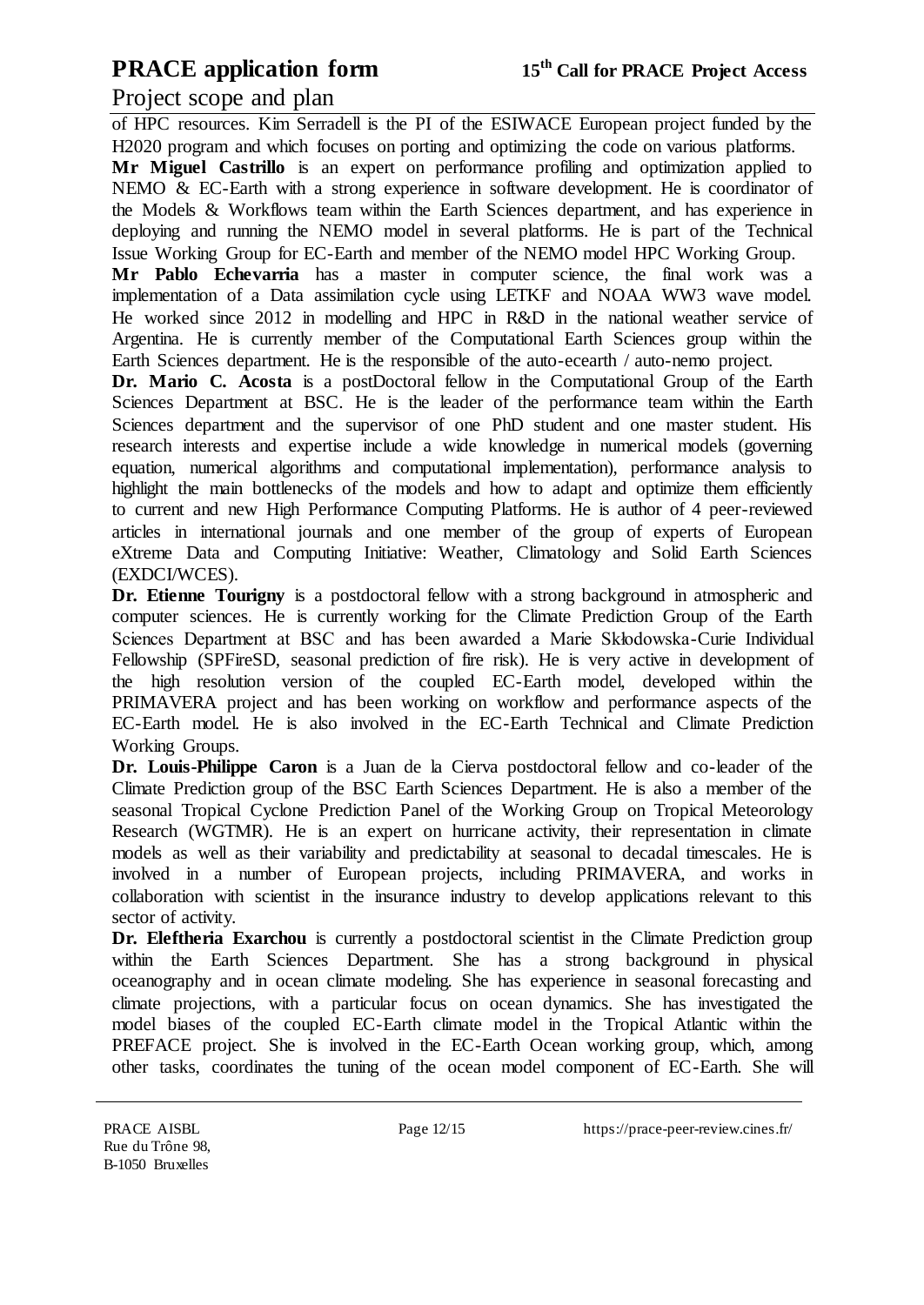### Project scope and plan

investigate the simulations that will be performed with the high resolution version of EC-Earth within the PRIMAVERA project in order to address the involvement of the ocean heat uptake on surface climate changes.

**Mr Pierre-Antoine Bretonnière** holds a Masters Degree in "Mathematical and Mechanical Modelling" from the Matmeca engineer school in Bordeaux (France). Graduated in 2010, he has worked in several climate research institutes (CERFACS - Toulouse - France, Catalan Institute of Climate Sciences - Barcelona - Spain and the Earth Sciences Department of the Barcelona Supercomputing Center). His work focuses on climate models outputs and diagnostics, data management and model coupling, and is in charge of the Data and diagnostics team of the Earth Sciences department. He was the person in charge of the data management plan and data conventions definitions in the SPECS FP7 project and has participated in several other European projects. He is also involved in the Research Data Alliance (RDA) framework as chairman of the "Weather, climate and air quality" interest group.

**Dr. Neven S. Fučkar** is a Juan de la Cierva Postdoctoral Fellow in the Climate Prediction Group of the Department of Earth Sciences at the Barcelona Suprecomputing Center. He obtained a Ph.D in Atmospheric and Oceanic Sciences at Princeton University, Princeton, NJ, USA. Dr. Fučkar research focus is on sea ice and climate dynamics and predictions from seasonal to decadal time scales. He is Principal Investigator of 3 national (RES) supercomputing projects and the convenor of Polar Climate Predictability and Prediction session at the EGU general assembly in Vienna. Dr. Fučkar is author or co-author of 16 manuscripts in international peer-reviewed journals, among which 1 in Nature Geoscience and 3 in Bulletin of the American Meteorology Society (with total of 527 citations on Google scholar, and h-index and i10-index of 9).

**Dr Martin Ménégoz** is an expert in aerosol and climate sciences. After a PhD in atmospheric physics and chemistry that he got at Météo-France in 2009, he investigated the aerosols interactions with the climate system during several contracts with French CNRS institutes. He conducted both model developments and field campaigns to understand how the atmospheric pollution affects the cryosphere. Now at BSC, he leads the research line devoted to stratosphere-troposphere coupling processes in the Earth Sciences Department. He is largely involved in the development of the EC-Earth European model that he applies in initialised simulations to make quasi-operational forecasts at seasonal-to-decadal timescales. In addition to his strong involvement in several European projects, he coordinates the VOLCADEC project (MINECO, 2016-2018, 168Keuros) to investigate the climate variability to stratospheric aerosols and to volcanic eruptions. He has an H-index of 9 (Google Scholar), with 17 articles in peer-review journals (6 as first author), 3 articles in revision and 500 citations. He presented his results trough 37 conferences and international project meetings.

**Dr Chloé Prodhomme** is an expert in climate modelling and ocean-atmosphere, landatmosphere interactions. Her PhD took place at the LOCEAN-IPSL, in collaboration with the University of Tokyo on the interactions between the Indian Monsoon and tropical Sea Surface Temperatures (SSTs). After her PhD defense, she joined the team of the Pr. Francisco Doblas-Reyes as a post-doctoral fellow, first at the Institut Català de Ciències del Clima (IC3) and then at the Barcelona Supercomputing Center (BSC). In these two positions, she has been working on the sources of skill at seasonal time scale. She has been in several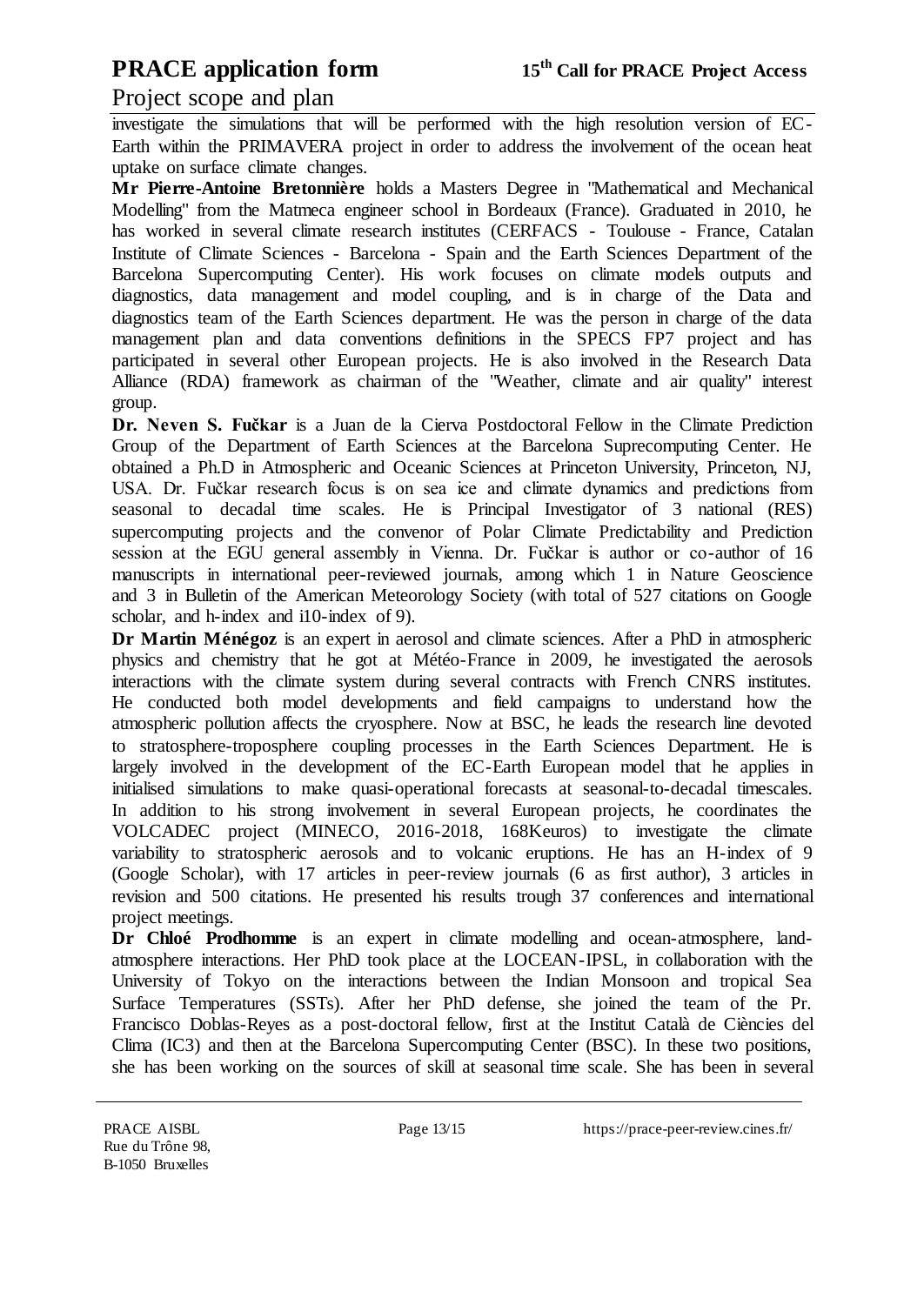### Project scope and plan

European Projects: SPECS (FP7), PREFACE (FP7), IMPREX (H2020), APPLICATE (H2020), QA4SEAS (Copernicus) and MAGIC (Copernicus). In this context, she managed to create international collaborations with more than 10 European Institutions. She is the author of 9 peer review papers (4 as first authors, all of them first quartile).

**Mr Oriol Tintó Prims** is a PhD candidate at the Earth Sciences department from the Barcelona Supercomputing Center in collaboration with the Computer Architecture and Operating Systems department from the Universitat Autònoma de Barcelona with the specialization of High Performance Computing. He received his degree in physics from the Universitat Autònoma de Barcelona and his Masters degree in Modelling for Science and Engineering from the Universitat Autònoma de Barcelona. He has experience in analysis and optimization of Earth System models in HPC infrastructures actively collaborating with the NEMO development team and the NEMO HPC group.

### 12. **References**

- *Acosta, M.C., X. Yepes-Arbós, S. Valcke, E. Maisonnave, K. Serradell, O. Mula-Valls and F.J. Doblas-Reyes, 2016: Performance analysis of EC-Earth 3.2: Coupling. BSC-CES Technical Memorandum 2016-006, 38 pp.*
- *Baatsen, M., R. J. Haarsma, A. J. Van Delden, H. De Vries, 2014: Severe autumn storms in future western Europe with a warmer Atlantic ocean. Clim. Dyn., 45, 949-964. DOI:10.1007/s00382-014-2329-8*
- *Bengtsson, L., K. I. Hodges, M. Esch, N. Keenlyside, L. Kornblueh, J.-J. Luo, and T. Yamagata, 2007: How may tropical cyclones change in a warmer climate? Tellus, 59A, 539-561.*
- *Chassignet, E.P., and D. P. Marshall, 2008: Gulf stream separation in numerical ocean models. In: Hecht, M., Hasumi, H. (eds.), Eddy-Resolving Ocean Modeling, AGU Monog. Ser., 39-62.*
- *Demory, M.-E., et al. (2014). The role of horizontal resolution in simulating drivers of the global hydrological cycle. Clim. Dyn., 42, 2201-2225.*
- *Gent, P. R., S. G. Yeager, R. B. Neale, S. Levis, and D. A. Bailey, 2010: Improvements in a half degree atmosphere/land version of the CCSM. Clim. Dyn., 34, 819–833, doi:10.1007/s00382-009-0614-8.*
- *Haarsma, R.J., W. Hazeleger, C. Severijns, H. de Vries, A. Sterl, R. Bintanja, G.J. van Oldenborgh and H.W. van den Brink, 2013: More hurricanes to hit Western Europe due to global warming. Geophys. Res. Lett. doi:10.1002/grl.50360.*
- *Haarsma RJ, Roberts M, Vidale PL, Senior CA, Bellucci A, Corti S, Fučkar NS, Guemas V, von Hardenberg J, Hazeleger W, Kodama C, Koenigk T, Leung LR, Lu J, Luo JJ, Mao J, Mizielinski MS, Mizuta R, Nobre P, Satoh M, Scoccimarro E, Semmler T, Small J, von Storch JS, 2016, High Resolution Model Intercomparison Project (HighResMIP). Geosci. Model Dev. Discuss., 9, 4185-4208, doi:10.5194/gmd-9-4185-2016.*
- *Hodges, K. I., et al., 2011: A comparison of extratropical cyclones in recent re-analyses ERA-Interim, NASA MERRA, NCEP CFSR, JRA-25. J. Clim., 24, 4888-4906.*
- *Jung, T., et al., 2012: High-resolution global climate simulation with the ECMWF model in project Athena: Experimental design, model climate, and seasonal forecast skill. J. Clim., 25, 3155-3172.*